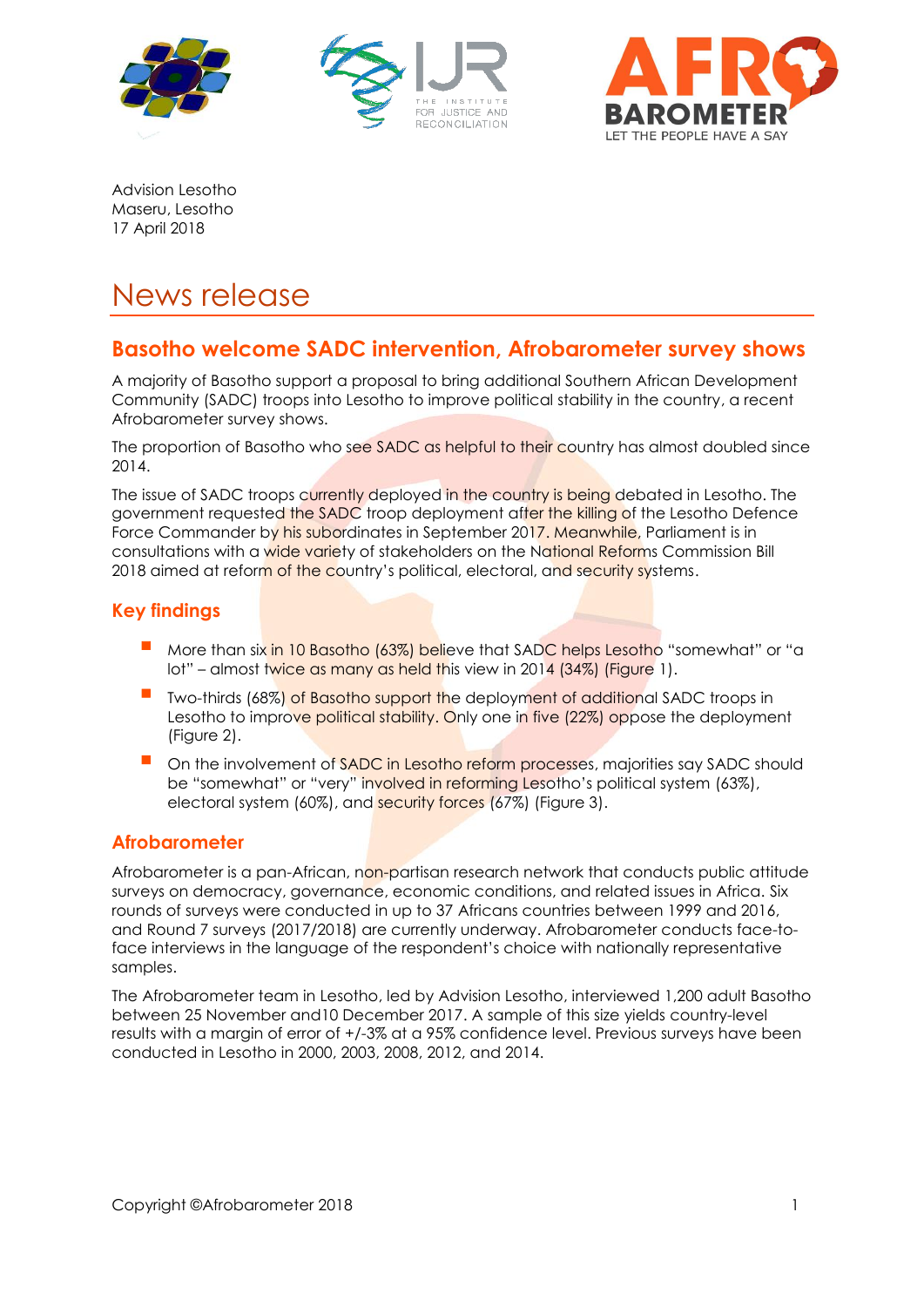

### **Figures**



#### **Figure 1: SADC helps Lesotho** | Lesotho | 2014-2017

*Respondents were asked: In your opinion, how much do each of the following do to help Lesotho, or haven't you heard enough to say: The Southern African Development Community (SADC)?*

**Figure 2: Support for SADC troops deployment in Lesotho** | Lesotho | 2017



*Respondents were asked: Do you support or oppose the proposal to bring SADC troops into Lesotho to improve political stability in the country?*